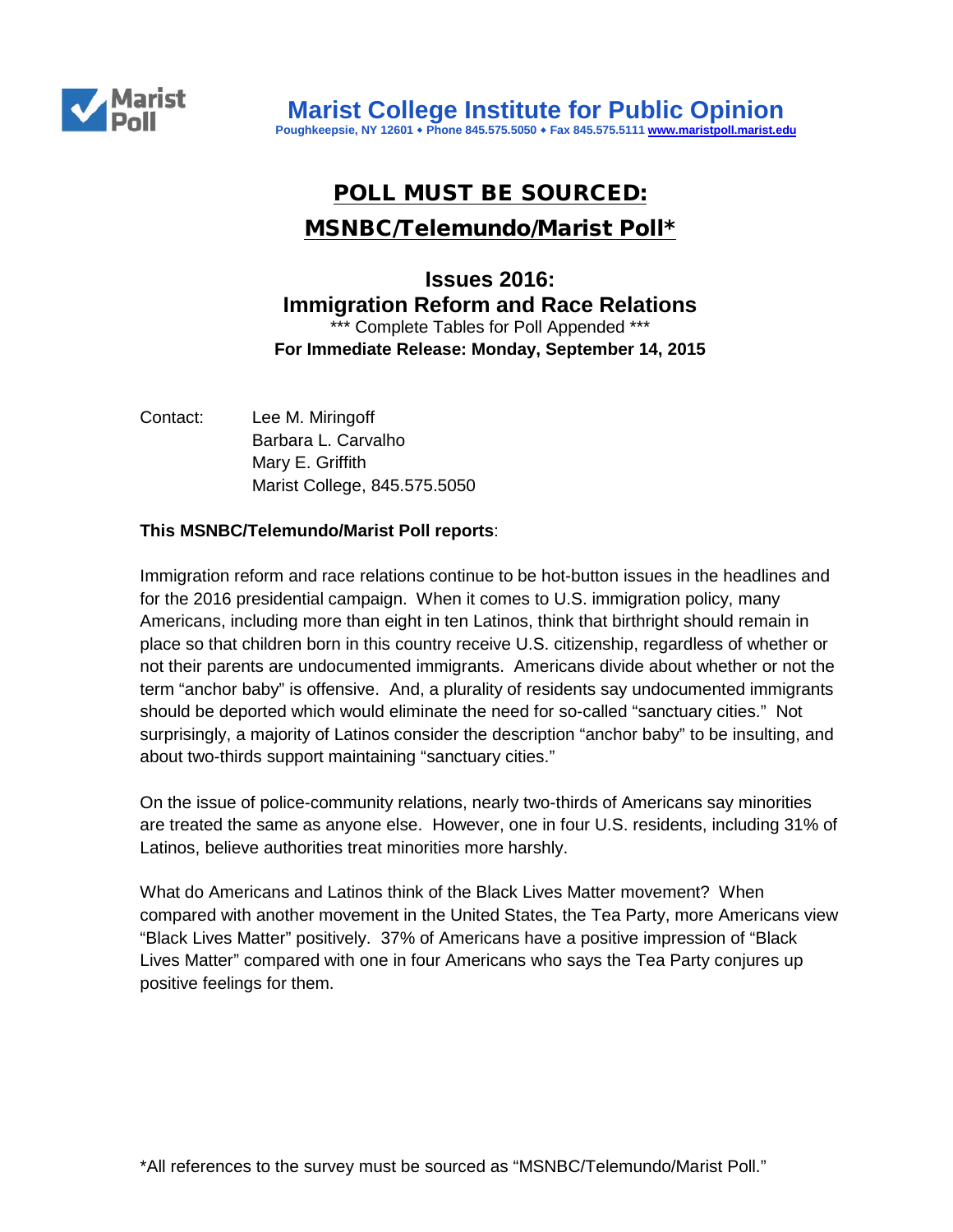## *U.S. Immigration Policy*

## **Poll points:**

- More than six in ten adults nationally, 62%, report **birthright should be continued in the United States**. 31% disagree and say the U.S. Constitution should be amended so that children of undocumented immigrants are not automatically granted citizenship. Most Latinos, 83%, say birthright should be continued.
- 48% of Americans deem the term **"anchor baby" to be offensive** while 44% say the phrase is an accurate description of a child born to a pregnant woman who illegally crosses the U.S.-Mexico border. A majority of Latinos, 56%, believe the term is offensive.
- 48% of residents nationally believe undocumented immigrants should be deported which would eliminate **the need for "sanctuary cities."** 43%, though, think these cities are necessary to provide undocumented immigrants with services. 66% of Latinos report "sanctuary cities" should remain.

## *Police-Community Relations in the United States*

## **Poll points:**

- 64% of Americans, including 58% of Latinos, say **police in their communities treat minorities** the same as anyone else. 25% of residents, including 31% of Latinos, think minorities are dealt with more forcefully. Only 4% of Americans, including 6% of Latinos, report minorities are treated less harshly by authorities.
- 37% of Americans, including 32% of Latinos, have a **positive association with the Black Lives Matter movement**. 25% of residents and 12% of Latinos have a negative association with it. 38% of Latinos are unfamiliar with "Black Lives Matter."
- 25% of Americans view the **Tea Party** positively. 19% of Latinos agree. However, 36% of residents, overall, including 18% of Latinos, have a negative association with the Tea Party movement. 34% of Latinos are unaware of the Tea Party.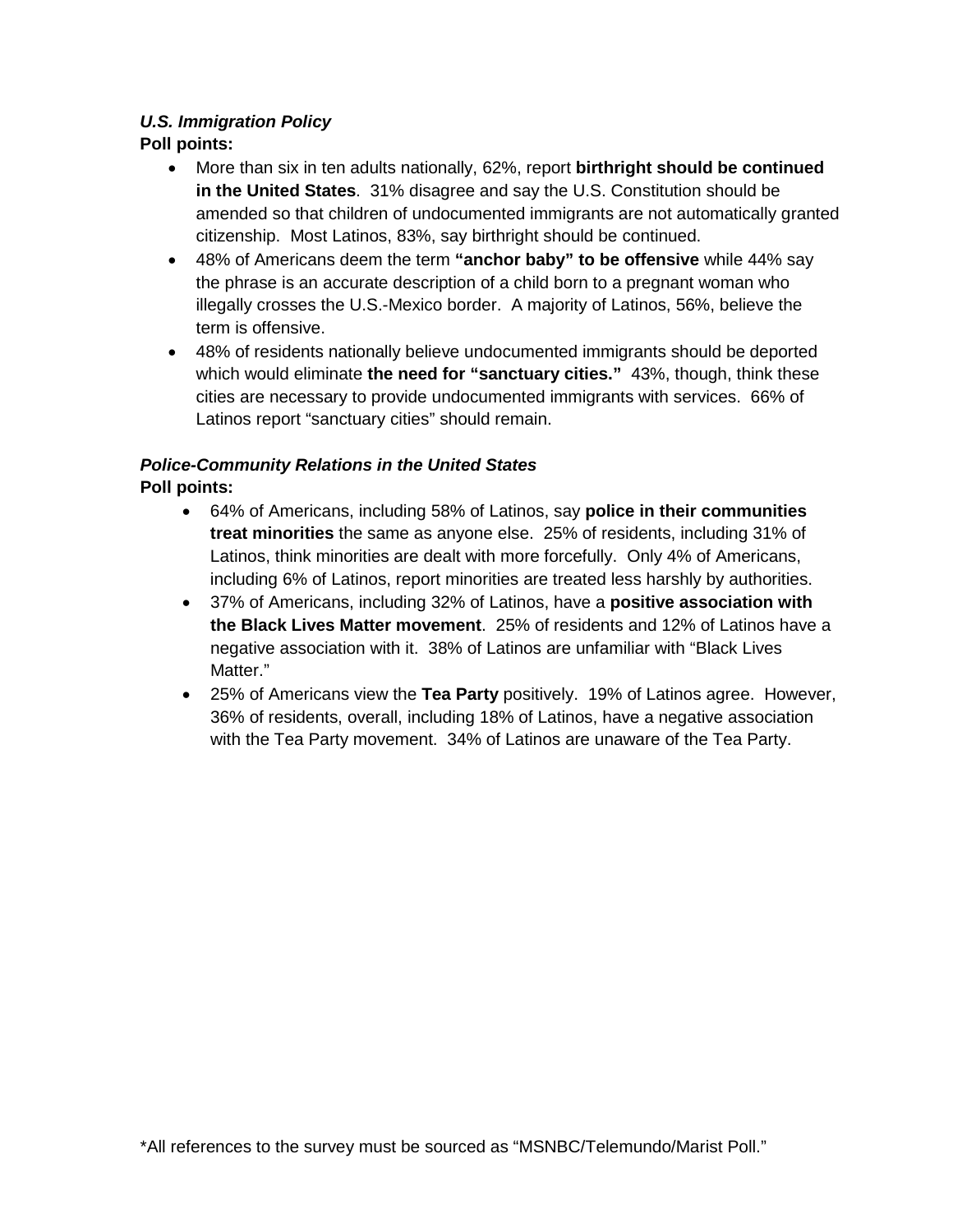## **Nature of the Sample: MSNBC/Telemundo/Marist Poll of 1,689 National Adults**

This survey of 1,689 adults was conducted August 26<sup>th</sup> through September 9<sup>th</sup>, 2015 by The Marist Poll sponsored and funded in partnership with MSNBC and Telemundo. Adults 18 years of age and older residing in the continental United States were interviewed in English or Spanish by telephone using live interviewers. Landline telephone numbers were randomly selected based upon a list of telephone exchanges from throughout the nation from ASDE Survey Sampler, Inc. The exchanges were selected to ensure that each region was represented in proportion to its population. Respondents in the household were selected by asking for the youngest male. To increase coverage, this landline sample was supplemented by respondents reached through random dialing of cell phone numbers from Survey Sampling International. A random oversample of Latinos, with assistance from SSRS, resulted in a total sample size of 432 Latino respondents. The samples were combined and balanced to reflect the 2013 American Community Survey 1-year estimates for age, gender, income, race, and region. Results are statistically significant within ±2.4 percentage points for adults. There are 1,115 registered voters. The results for this subset are statistically significant within ±2.9 percentage points. The results for the subset of 432 Latinos are statistically significant within ±4.7 percentage points. The error margin was not adjusted for sample weights and increases for cross-tabulations.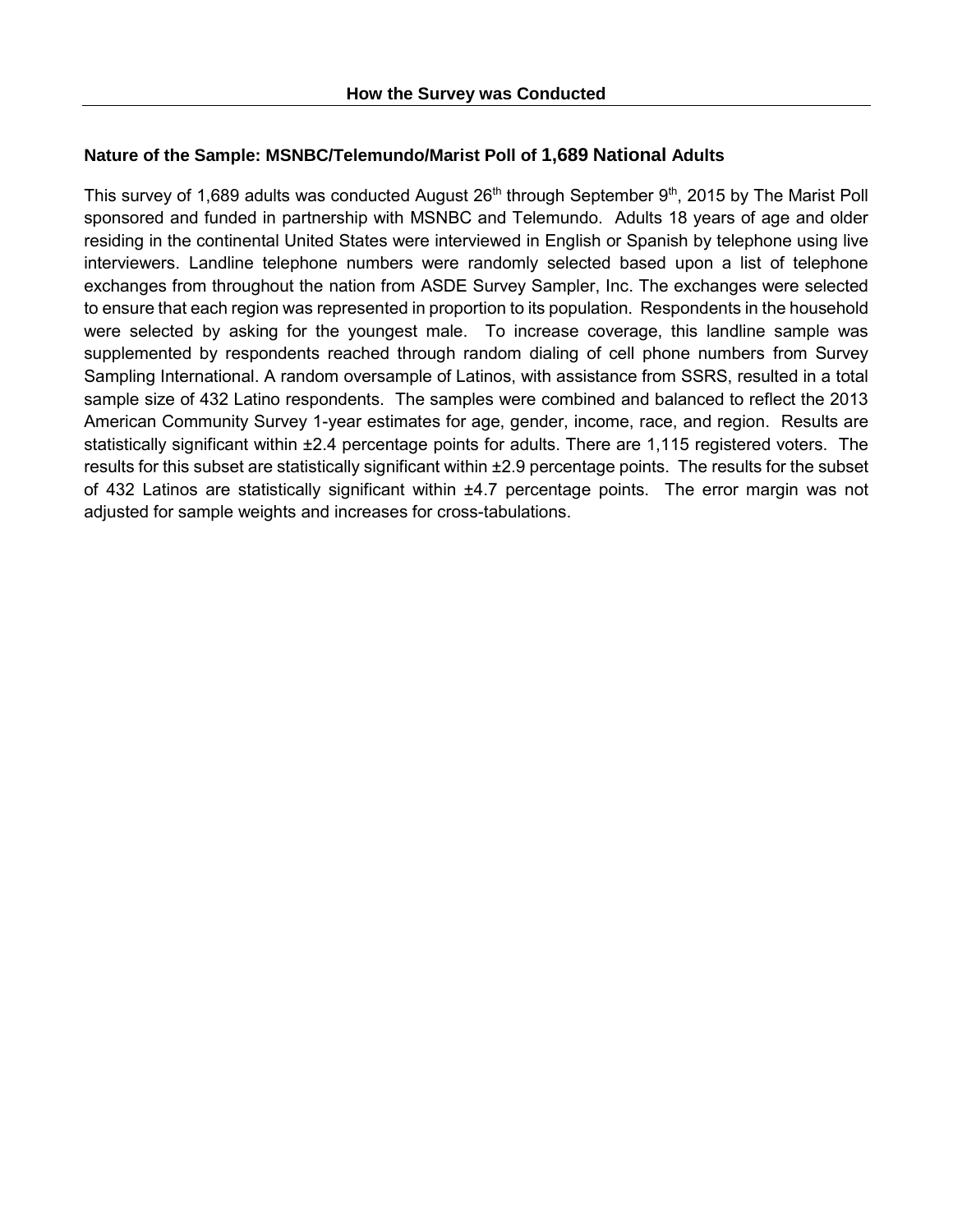**Nature of the Sample**

|                            |                                         | National Adults | National Registered Voters | National Latinos |
|----------------------------|-----------------------------------------|-----------------|----------------------------|------------------|
|                            |                                         | Col $\%$        | Col $\%$                   | Col $\%$         |
| National Adults            |                                         | 100%            |                            |                  |
| Race                       | White, non-Latino                       | 67%             | 72%                        | n/a              |
|                            | African American, non-Latino            | 11%             | 12%                        | n/a              |
|                            | Latino                                  | 14%             | 11%                        | 100%             |
|                            | Other, non-Latino                       | $7\%$           | $6\%$                      | n/a              |
| Latinos                    | White                                   | n/a             | n/a                        | 46%              |
|                            | Black                                   | n/a             | n/a                        | $9\%$            |
|                            | Unspecified                             | n/a             | n/a                        | 46%              |
| Latinos                    | Born in the U.S.                        | n/a             | n/a                        | 55%              |
|                            | Born in another country                 | n/a             | n/a                        | 45%              |
| National Registered Voters |                                         | 77%             | $100\%$                    | 57%              |
| Party Identification       | Democrat                                | n/a             | 35%                        | 45%              |
|                            | Republican                              | n/a             | 29%                        | 16%              |
|                            | Independent                             | n/a             | 35%                        | $38\%$           |
|                            | Other                                   | n/a             | $2\%$                      | $1\%$            |
| Political Ideology         | Very liberal-Somewhat liberal           | n/a             | 29%                        | 34%              |
|                            | Moderate                                | n/a             | 33%                        | 32%              |
|                            | Somewhat conservative-Very conservative | n/a             | 38%                        | 34%              |
| Gender                     | Men                                     | 49%             | 48%                        | 46%              |
|                            | Women                                   | 51%             | 52%                        | 54%              |
| Age                        | Under 45                                | 47%             | 41%                        | $70\%$           |
|                            | 45 or older                             | 53%             | 59%                        | 30%              |
| Age                        | 18 to 29                                | 22%             | 15%                        | 32%              |
|                            | 30 to 44                                | 26%             | 26%                        | 38%              |
|                            | 45 to 59                                | 27%             | 29%                        | 20%              |
|                            | 60 or older                             | 26%             | 30%                        | $9\%$            |
| Region                     | Northeast                               | 18%             | 18%                        | 20%              |
|                            | Midwest                                 | 22%             | 23%                        | $10\%$           |
|                            | South                                   | 37%             | 37%                        | $38\%$           |
|                            | West                                    | 23%             | 21%                        | 32%              |
| Household Income           | Less than \$50,000                      | 48%             | 43%                        | $64\%$           |
|                            | \$50,000 or more                        | 52%             | 57%                        | 36%              |
| Education                  | Not college graduate                    | 57%             | 52%                        | 72%              |
|                            | College graduate                        | 43%             | 48%                        | $28\%$           |
| Catholics                  | Catholic                                | 20%             | 19%                        | 45%              |
|                            | Not Catholic                            | $80\%$          | $81\%$                     | 55%              |
| Catholics                  | Practicing Catholics                    | 55%             | 56%                        | $61\%$           |
|                            | Non-practicing Catholics                | 45%             | 44%                        | 39%              |
| <b>Marital Status</b>      | Married                                 | $48\%$          | 53%                        | $40\%$           |
|                            | Not married                             | 52%             | 47%                        | $60\%$           |
| Parents                    |                                         | 28%             | 33%                        | 41%              |
| Interview Type             | Landline                                | 31%             | 35%                        | 24%              |
|                            | Cell phone                              | 69%             | 65%                        | $76\%$           |

MSNBC/Telemundo/Marist Poll National Adults. Interviews conducted August 26th through September 9th, 2015, n=1689 MOE +/- 2.4 percentage points. National Latinos: n=432 MOE +/- 4.7 percentage points. National Registered Voters: n=1115 MOE +/- 2.9 percentage points. Totals may not add to 100% due to rounding.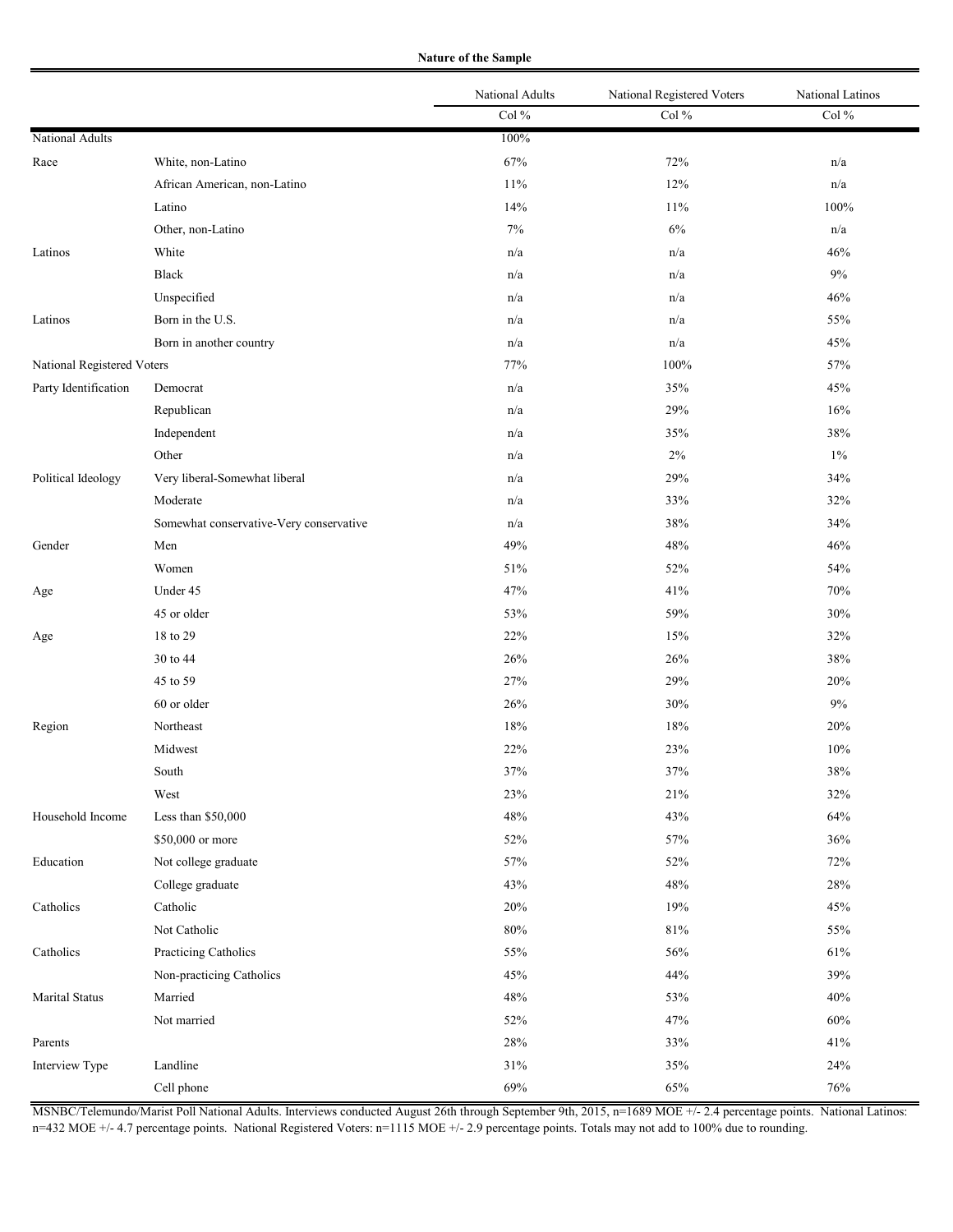|                            |                                         | National Adults<br>Do you think the U.S. should continue to grant birthright, that is,                                                                                                       |                                                                                                                                    |        |  |  |  |
|----------------------------|-----------------------------------------|----------------------------------------------------------------------------------------------------------------------------------------------------------------------------------------------|------------------------------------------------------------------------------------------------------------------------------------|--------|--|--|--|
|                            |                                         | citizenship to all children born in the U.S. or do you think the U.S.<br>constitution should be changed so children of undocumented<br>immigrants are not automatically granted citizenship? |                                                                                                                                    |        |  |  |  |
|                            |                                         | We should continue<br>birthright to grant<br>citizenship to all<br>children born in the U.S.                                                                                                 | The Constitution should<br>be changed so children<br>of undocumented<br>immigrants are not<br>automatically granted<br>citizenship | Unsure |  |  |  |
|                            |                                         | Row %                                                                                                                                                                                        | Row %                                                                                                                              | Row %  |  |  |  |
| National Adults            |                                         | 62%                                                                                                                                                                                          | 31%                                                                                                                                | 6%     |  |  |  |
| Race                       | Latino                                  | 83%                                                                                                                                                                                          | 15%                                                                                                                                | 2%     |  |  |  |
|                            | White                                   | 55%                                                                                                                                                                                          | 38%                                                                                                                                | 7%     |  |  |  |
|                            | African American                        | 80%                                                                                                                                                                                          | 15%                                                                                                                                | 5%     |  |  |  |
| National Registered Voters |                                         | 59%                                                                                                                                                                                          | 34%                                                                                                                                | 7%     |  |  |  |
| Party Identification^      | Democrat                                | 77%                                                                                                                                                                                          | 18%                                                                                                                                | 5%     |  |  |  |
|                            | Republican                              | 39%                                                                                                                                                                                          | 53%                                                                                                                                | 8%     |  |  |  |
|                            | Independent                             | 58%                                                                                                                                                                                          | 35%                                                                                                                                | 7%     |  |  |  |
| Political Ideology^        | Very liberal-Somewhat liberal           | 83%                                                                                                                                                                                          | 13%                                                                                                                                | 4%     |  |  |  |
|                            | Moderate                                | 61%                                                                                                                                                                                          | 34%                                                                                                                                | 5%     |  |  |  |
|                            | Somewhat conservative-Very conservative | 41%                                                                                                                                                                                          | 50%                                                                                                                                | 9%     |  |  |  |
| Region                     | Northeast                               | 68%                                                                                                                                                                                          | 28%                                                                                                                                | 5%     |  |  |  |
|                            | Midwest                                 | 58%                                                                                                                                                                                          | 33%                                                                                                                                | 9%     |  |  |  |
|                            | South                                   | 60%                                                                                                                                                                                          | 34%                                                                                                                                | 6%     |  |  |  |
|                            | West                                    | 67%                                                                                                                                                                                          | 28%                                                                                                                                | 5%     |  |  |  |
| Household Income           | Less than $$50,000$                     | 63%                                                                                                                                                                                          | 31%                                                                                                                                | 6%     |  |  |  |
|                            | \$50,000 or more                        | 62%                                                                                                                                                                                          | 32%                                                                                                                                | 6%     |  |  |  |
| Education                  | Not college graduate                    | 60%                                                                                                                                                                                          | 34%                                                                                                                                | 6%     |  |  |  |
|                            | College graduate                        | 66%                                                                                                                                                                                          | 28%                                                                                                                                | 6%     |  |  |  |
| Age                        | 18 to 29                                | 78%                                                                                                                                                                                          | 20%                                                                                                                                | 2%     |  |  |  |
|                            | 30 to 44                                | 70%                                                                                                                                                                                          | 26%                                                                                                                                | 4%     |  |  |  |
|                            | 45 to 59                                | 58%                                                                                                                                                                                          | 34%                                                                                                                                | 8%     |  |  |  |
|                            | 60 or older                             | 46%                                                                                                                                                                                          | 44%                                                                                                                                | 10%    |  |  |  |
| Age                        | Under 45                                | 73%                                                                                                                                                                                          | 23%                                                                                                                                | 3%     |  |  |  |
|                            | 45 or older                             | 52%                                                                                                                                                                                          | 39%                                                                                                                                | 9%     |  |  |  |
| Gender                     | Men                                     | 63%                                                                                                                                                                                          | 33%                                                                                                                                | 4%     |  |  |  |
|                            | Women                                   | 62%                                                                                                                                                                                          | 30%                                                                                                                                | 8%     |  |  |  |
| <b>Marital Status</b>      | Married                                 | 58%                                                                                                                                                                                          | 35%                                                                                                                                | 7%     |  |  |  |
|                            | Not married                             | 66%                                                                                                                                                                                          | 29%                                                                                                                                | 5%     |  |  |  |
| Parents                    |                                         | 69%                                                                                                                                                                                          | 28%                                                                                                                                | 4%     |  |  |  |
| Interview Type             | Landline                                | 53%                                                                                                                                                                                          | 38%                                                                                                                                | 9%     |  |  |  |
|                            | Cell phone                              | 67%                                                                                                                                                                                          | 28%                                                                                                                                | 5%     |  |  |  |

MSNBC/Telemundo/Marist Poll National Adults. Interviews conducted August 26th through September 9th, 2015, n=1689 MOE +/- 2.4 percentage points. National Latinos: n=432 MOE +/- 4.7 percentage points. Totals may not add to 100% due to rounding.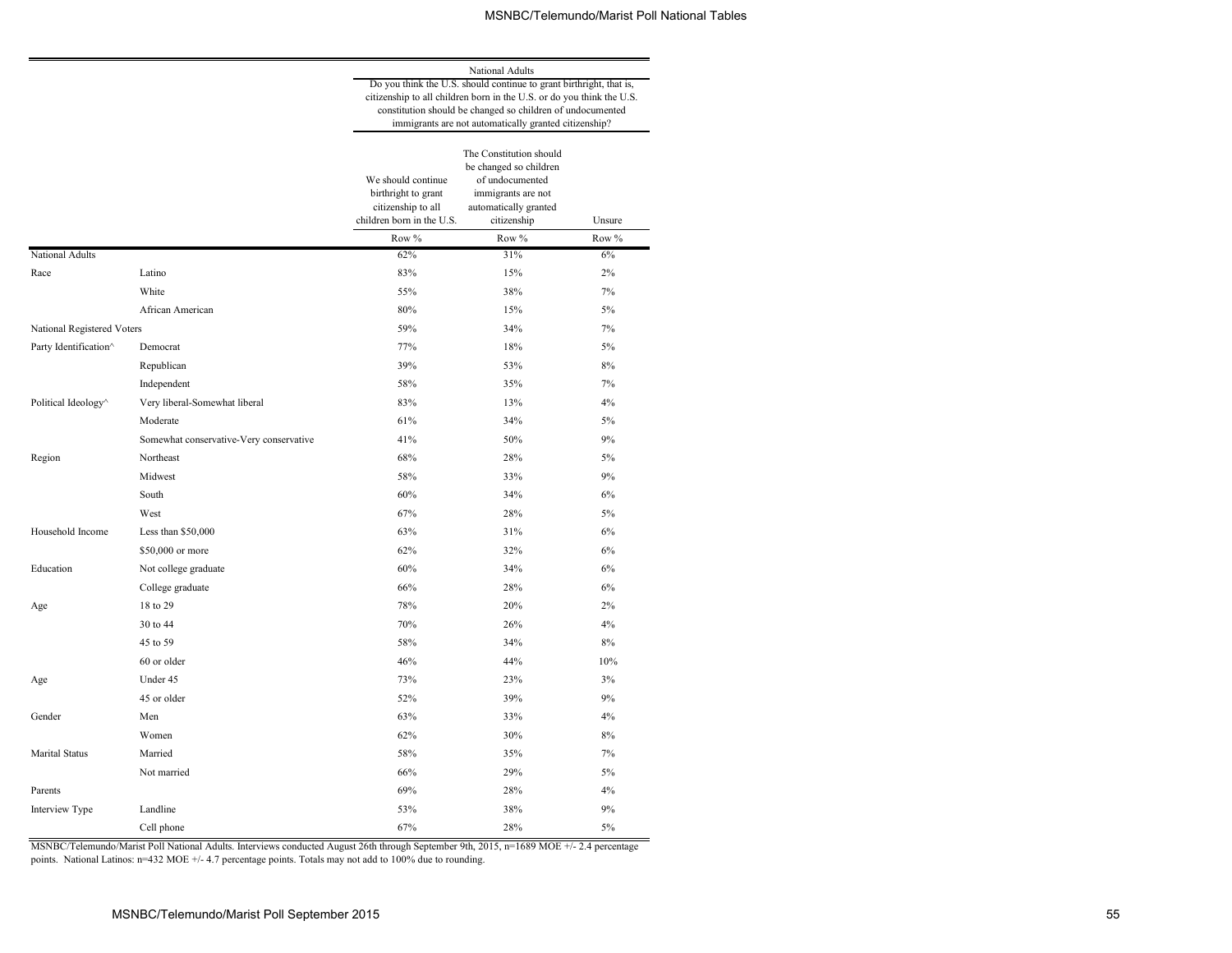National Latinos Do you think the U.S. should continue to grant birthright, that is, citizenship to all children born in the U.S. or do you think the U.S.

|                                   |                         | constitution should be changed so children of undocumented<br>immigrants are not automatically granted citizenship? |                                                                                                                                    |        |  |  |
|-----------------------------------|-------------------------|---------------------------------------------------------------------------------------------------------------------|------------------------------------------------------------------------------------------------------------------------------------|--------|--|--|
|                                   |                         | We should continue<br>birthright to grant<br>citizenship to all<br>children born in the U.S.                        | The Constitution should<br>be changed so children<br>of undocumented<br>immigrants are not<br>automatically granted<br>citizenship | Unsure |  |  |
|                                   |                         | Row %                                                                                                               | Row %                                                                                                                              | Row %  |  |  |
| National Latinos                  |                         | 83%                                                                                                                 | 15%                                                                                                                                | 2%     |  |  |
| National Latino Registered Voters |                         | 76%                                                                                                                 | 21%                                                                                                                                | 3%     |  |  |
| Latinos                           | Born in the U.S.        | 78%                                                                                                                 | 20%                                                                                                                                | 2%     |  |  |
|                                   | Born in another country | 90%                                                                                                                 | 9%                                                                                                                                 | $1\%$  |  |  |
| Household Income                  | Less than \$50,000      | 87%                                                                                                                 | 11%                                                                                                                                | $1\%$  |  |  |
|                                   | \$50,000 or more        | 73%                                                                                                                 | 24%                                                                                                                                | 3%     |  |  |
| Education                         | Not college graduate    | 86%                                                                                                                 | 13%                                                                                                                                | 2%     |  |  |
|                                   | College graduate        | 77%                                                                                                                 | 21%                                                                                                                                | 2%     |  |  |
| Age                               | Under 45                | 91%                                                                                                                 | 9%                                                                                                                                 | 0%     |  |  |
|                                   | 45 or older             | 68%                                                                                                                 | 28%                                                                                                                                | 4%     |  |  |
| Age                               | 18 to 29                | 91%                                                                                                                 | 8%                                                                                                                                 | $1\%$  |  |  |
|                                   | 30 to 44                | 90%                                                                                                                 | 10%                                                                                                                                | 0%     |  |  |
|                                   | 45 to 59                | 70%                                                                                                                 | 26%                                                                                                                                | 4%     |  |  |
|                                   | 60 or older             | 64%                                                                                                                 | 30%                                                                                                                                | 5%     |  |  |
| Gender                            | Men                     | 82%                                                                                                                 | 16%                                                                                                                                | 2%     |  |  |
|                                   | Women                   | 84%                                                                                                                 | 14%                                                                                                                                | 2%     |  |  |
| <b>Marital Status</b>             | Married                 | 79%                                                                                                                 | 20%                                                                                                                                | $0\%$  |  |  |
|                                   | Not married             | 86%                                                                                                                 | 11%                                                                                                                                | 3%     |  |  |
| Parents                           |                         | 88%                                                                                                                 | 12%                                                                                                                                | 0%     |  |  |
| Interview Type                    | Landline                | 79%                                                                                                                 | 18%                                                                                                                                | 3%     |  |  |
|                                   | Cell phone              | 84%                                                                                                                 | 14%                                                                                                                                | $1\%$  |  |  |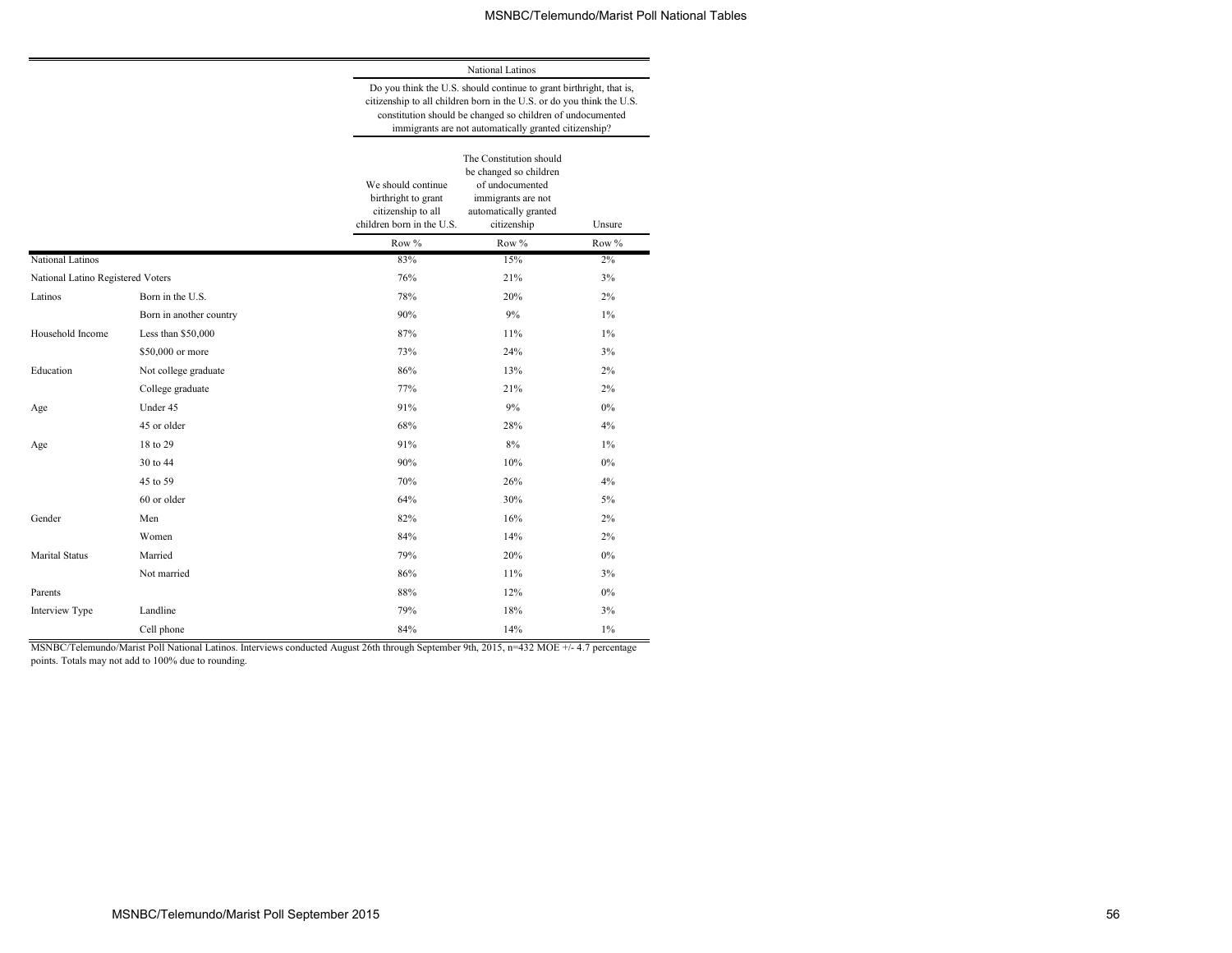#### National Adults

"Anchor baby" is a term used to describe a child born to a pregnant woman who illegally crosses the U.S.-Mexico border for the purpose of having a child in the U.S. to reduce the likelihood the parents will be deported. Would you describe the term "anchor baby" more as:

|                            |                                         | aeportea. <i>Il oala you</i> aeser <i>ioe ale term</i> |           | $\frac{1}{2}$<br>$\cdots$ |
|----------------------------|-----------------------------------------|--------------------------------------------------------|-----------|---------------------------|
|                            |                                         | Accurate                                               | Offensive | Unsure                    |
|                            |                                         | Row %                                                  | Row %     | Row %                     |
| National Adults            |                                         | 44%                                                    | 48%       | 8%                        |
| Race                       | Latino                                  | 35%                                                    | 56%       | 9%                        |
|                            | White                                   | 50%                                                    | 43%       | $7\%$                     |
|                            | African American                        | 25%                                                    | 65%       | 10%                       |
| National Registered Voters |                                         | 46%                                                    | 48%       | 7%                        |
| Party Identification^      | Democrat                                | 26%                                                    | 66%       | 7%                        |
|                            | Republican                              | 67%                                                    | 27%       | 6%                        |
|                            | Independent                             | 47%                                                    | 46%       | $6\%$                     |
| Political Ideology^        | Very liberal-Somewhat liberal           | 26%                                                    | 70%       | 5%                        |
|                            | Moderate                                | 43%                                                    | 50%       | 7%                        |
|                            | Somewhat conservative-Very conservative | 64%                                                    | 28%       | 7%                        |
| Region                     | Northeast                               | 38%                                                    | 54%       | 8%                        |
|                            | Midwest                                 | 49%                                                    | 44%       | 8%                        |
|                            | South                                   | 46%                                                    | 48%       | 7%                        |
|                            | West                                    | 43%                                                    | 48%       | 9%                        |
| Household Income           | Less than \$50,000                      | 40%                                                    | 51%       | 10%                       |
|                            | \$50,000 or more                        | 48%                                                    | 48%       | 4%                        |
| Education                  | Not college graduate                    | 45%                                                    | 46%       | 8%                        |
|                            | College graduate                        | 44%                                                    | 50%       | 6%                        |
| Age                        | 18 to 29                                | 42%                                                    | 52%       | 6%                        |
|                            | 30 to 44                                | 44%                                                    | 52%       | 4%                        |
|                            | 45 to 59                                | 45%                                                    | 47%       | $8\%$                     |
|                            | 60 or older                             | 45%                                                    | 44%       | 12%                       |
| Age                        | Under 45                                | 43%                                                    | 52%       | $5\%$                     |
|                            | 45 or older                             | 45%                                                    | 45%       | 10%                       |
| Gender                     | Men                                     | 50%                                                    | 44%       | 6%                        |
|                            | Women                                   | 39%                                                    | 52%       | 9%                        |
| Marital Status             | Married                                 | 49%                                                    | 44%       | 6%                        |
|                            | Not married                             | 41%                                                    | 51%       | 8%                        |
| Parents                    |                                         | 45%                                                    | 51%       | 4%                        |
| Interview Type             | Landline                                | 45%                                                    | 44%       | 10%                       |
|                            | Cell phone                              | 44%                                                    | 50%       | 6%                        |

MSNBC/Telemundo/Marist Poll National Adults. Interviews conducted August 26th through September 9th, 2015, n=1689 MOE +/- 2.4 percentage points. National Latinos: n=432 MOE +/- 4.7 percentage points. Totals may not add to 100% due to rounding.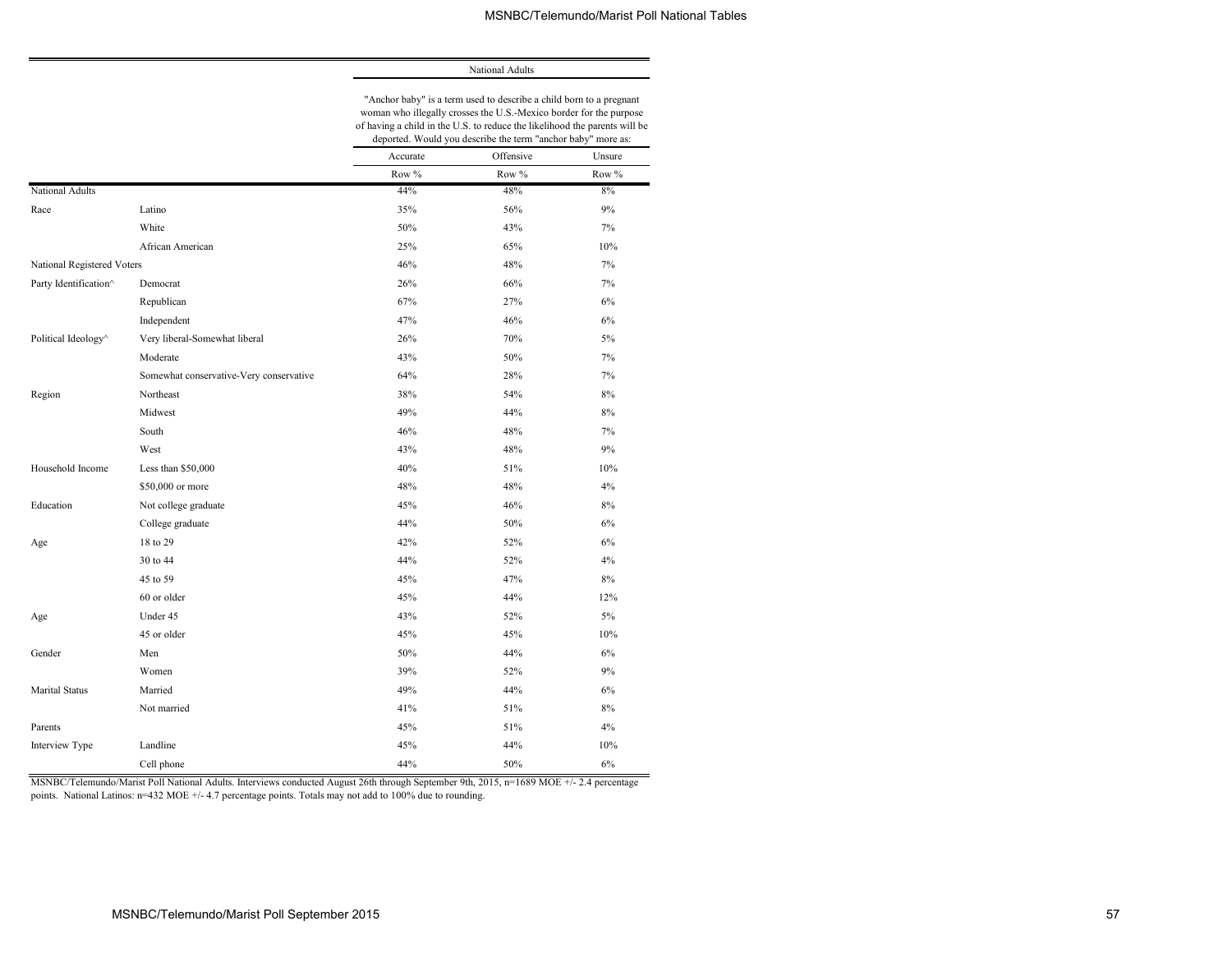National Latinos

"Anchor baby" is a term used to describe a child born to a pregnant woman who illegally crosses the U.S.-Mexico border for the purpose of having a child in the U.S. to reduce the likelihood the parents will be

|                                   |                         | deported. Would you describe the term "anchor baby" more as: |           |        |  |  |
|-----------------------------------|-------------------------|--------------------------------------------------------------|-----------|--------|--|--|
|                                   |                         | Accurate                                                     | Offensive | Unsure |  |  |
|                                   |                         | Row %                                                        | Row %     | Row %  |  |  |
| National Latinos                  |                         | 35%                                                          | 56%       | 9%     |  |  |
| National Latino Registered Voters |                         | 36%                                                          | 57%       | 8%     |  |  |
| Latinos                           | Born in the U.S.        | 37%                                                          | 59%       | 4%     |  |  |
|                                   | Born in another country | 32%                                                          | 54%       | 14%    |  |  |
| Household Income                  | Less than \$50,000      | 31%                                                          | 59%       | 10%    |  |  |
|                                   | \$50,000 or more        | 43%                                                          | 50%       | 7%     |  |  |
| Education                         | Not college graduate    | 33%                                                          | 58%       | 9%     |  |  |
|                                   | College graduate        | 39%                                                          | 52%       | $8\%$  |  |  |
| Age                               | Under 45                | 34%                                                          | 60%       | 6%     |  |  |
|                                   | 45 or older             | 35%                                                          | 51%       | 14%    |  |  |
| Age                               | 18 to 29                | 35%                                                          | 60%       | 5%     |  |  |
|                                   | 30 to 44                | 33%                                                          | 60%       | 7%     |  |  |
|                                   | 45 to 59                | 33%                                                          | 56%       | $11\%$ |  |  |
|                                   | 60 or older             | 41%                                                          | 40%       | 19%    |  |  |
| Gender                            | Men                     | 42%                                                          | 49%       | 9%     |  |  |
|                                   | Women                   | 29%                                                          | 63%       | 8%     |  |  |
| <b>Marital Status</b>             | Married                 | 38%                                                          | 51%       | 12%    |  |  |
|                                   | Not married             | 33%                                                          | 60%       | 7%     |  |  |
| Parents                           |                         | 34%                                                          | 59%       | 8%     |  |  |
| Interview Type                    | Landline                | 36%                                                          | 53%       | 12%    |  |  |
|                                   | Cell phone              | 35%                                                          | 58%       | 8%     |  |  |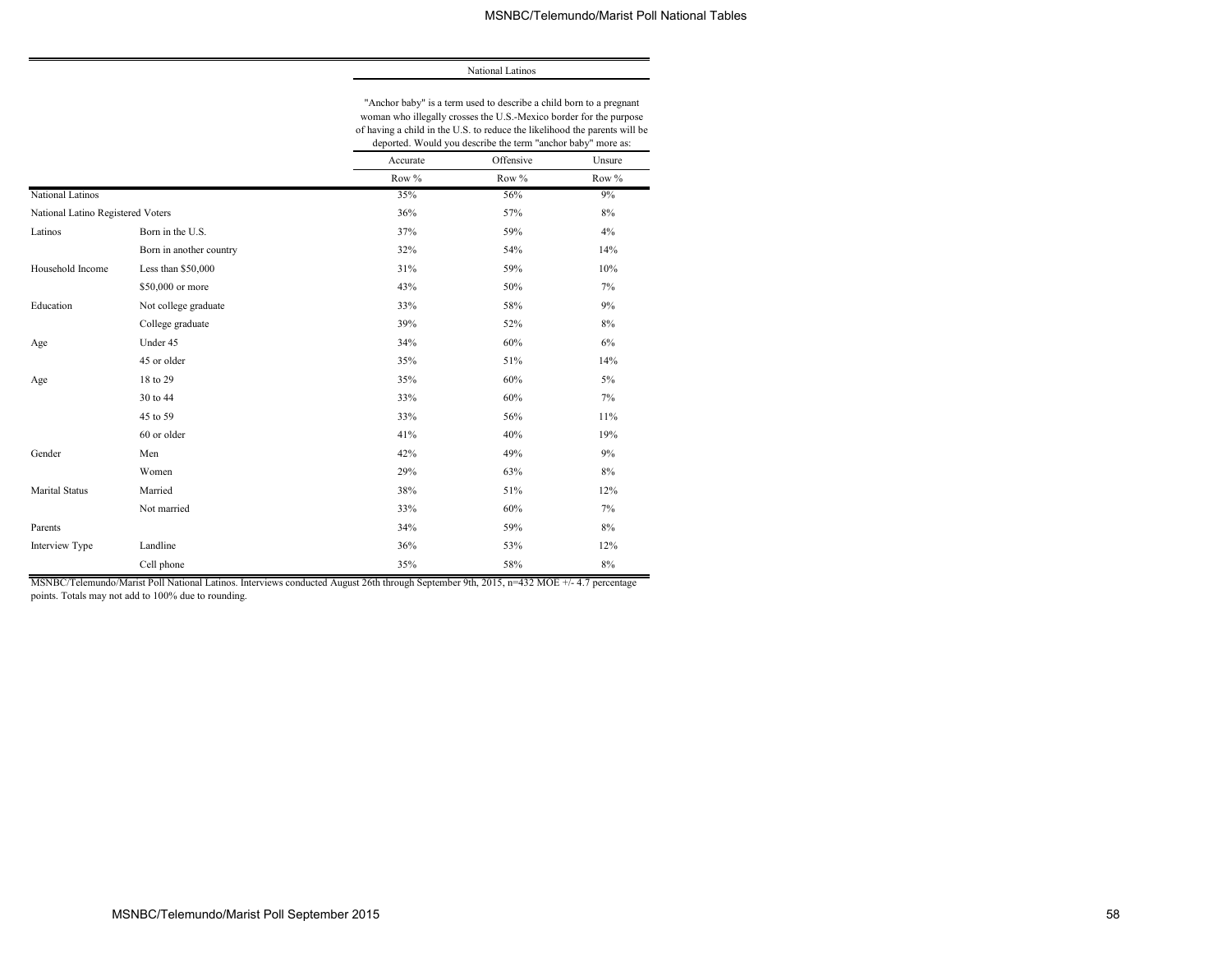National Adults

|                            |                                         | "Sanctuary City" is a term used to describe U.S. cities which do not<br>enforce immigration laws and allow undocumented immigrants to live<br>there and, in many cases, receive services. Which comes closer to your<br>opinion: |                                                                                                                          |        |  |  |  |
|----------------------------|-----------------------------------------|----------------------------------------------------------------------------------------------------------------------------------------------------------------------------------------------------------------------------------|--------------------------------------------------------------------------------------------------------------------------|--------|--|--|--|
|                            |                                         | Undocumented<br>immigrants should be<br>deported so there is no<br>reason to have sanctuary<br>cities                                                                                                                            | Sanctuary cities are<br>needed to provide<br>services to<br>undocumented<br>immigrants while they<br>are in this country | Unsure |  |  |  |
|                            |                                         | Row %                                                                                                                                                                                                                            | Row %                                                                                                                    | Row %  |  |  |  |
| National Adults            |                                         | 48%                                                                                                                                                                                                                              | 43%                                                                                                                      | 10%    |  |  |  |
| Race                       | Latino                                  | 27%                                                                                                                                                                                                                              | 66%                                                                                                                      | 7%     |  |  |  |
|                            | White                                   | 56%                                                                                                                                                                                                                              | 35%                                                                                                                      | 9%     |  |  |  |
|                            | African American                        | 23%                                                                                                                                                                                                                              | 64%                                                                                                                      | 12%    |  |  |  |
| National Registered Voters |                                         | 50%                                                                                                                                                                                                                              | 40%                                                                                                                      | 10%    |  |  |  |
| Party Identification^      | Democrat                                | 29%                                                                                                                                                                                                                              | 61%                                                                                                                      | 10%    |  |  |  |
|                            | Republican                              | 77%                                                                                                                                                                                                                              | 16%                                                                                                                      | 7%     |  |  |  |
|                            | Independent                             | 50%                                                                                                                                                                                                                              | 39%                                                                                                                      | 11%    |  |  |  |
| Political Ideology^        | Very liberal-Somewhat liberal           | 21%                                                                                                                                                                                                                              | 71%                                                                                                                      | 9%     |  |  |  |
|                            | Moderate                                | 48%                                                                                                                                                                                                                              | 41%                                                                                                                      | 11%    |  |  |  |
|                            | Somewhat conservative-Very conservative | 74%                                                                                                                                                                                                                              | 17%                                                                                                                      | 9%     |  |  |  |
| Region                     | Northeast                               | 40%                                                                                                                                                                                                                              | 50%                                                                                                                      | 9%     |  |  |  |
|                            | Midwest                                 | 53%                                                                                                                                                                                                                              | 34%                                                                                                                      | 13%    |  |  |  |
|                            | South                                   | 51%                                                                                                                                                                                                                              | 41%                                                                                                                      | 8%     |  |  |  |
|                            | West                                    | 44%                                                                                                                                                                                                                              | 47%                                                                                                                      | 9%     |  |  |  |
| Household Income           | Less than $$50,000$                     | 45%                                                                                                                                                                                                                              | 44%                                                                                                                      | 10%    |  |  |  |
|                            | \$50,000 or more                        | 50%                                                                                                                                                                                                                              | 43%                                                                                                                      | 7%     |  |  |  |
| Education                  | Not college graduate                    | 50%                                                                                                                                                                                                                              | 41%                                                                                                                      | 9%     |  |  |  |
|                            | College graduate                        | 45%                                                                                                                                                                                                                              | 45%                                                                                                                      | 10%    |  |  |  |
| Age                        | 18 to 29                                | 32%                                                                                                                                                                                                                              | 61%                                                                                                                      | 7%     |  |  |  |
|                            | 30 to 44                                | 47%                                                                                                                                                                                                                              | 48%                                                                                                                      | 6%     |  |  |  |
|                            | 45 to 59                                | 52%                                                                                                                                                                                                                              | 38%                                                                                                                      | 10%    |  |  |  |
|                            | 60 or older                             | 58%                                                                                                                                                                                                                              | 29%                                                                                                                      | 13%    |  |  |  |
| Age                        | Under 45                                | 40%                                                                                                                                                                                                                              | 54%                                                                                                                      | 7%     |  |  |  |
|                            | 45 or older                             | 55%                                                                                                                                                                                                                              | 33%                                                                                                                      | 11%    |  |  |  |
| Gender                     | Men                                     | 52%                                                                                                                                                                                                                              | 39%                                                                                                                      | 9%     |  |  |  |
|                            | Women                                   | 43%                                                                                                                                                                                                                              | 46%                                                                                                                      | 10%    |  |  |  |
| <b>Marital Status</b>      | Married                                 | 54%                                                                                                                                                                                                                              | 37%                                                                                                                      | 9%     |  |  |  |
|                            | Not married                             | 43%                                                                                                                                                                                                                              | 48%                                                                                                                      | 9%     |  |  |  |
| Parents                    |                                         | 48%                                                                                                                                                                                                                              | 45%                                                                                                                      | 8%     |  |  |  |
| Interview Type             | Landline                                | 54%                                                                                                                                                                                                                              | 34%                                                                                                                      | 12%    |  |  |  |
|                            | Cell phone                              | 45%                                                                                                                                                                                                                              | 46%                                                                                                                      | 9%     |  |  |  |

MSNBC/Telemundo/Marist Poll National Adults. Interviews conducted August 26th through September 9th, 2015, n=1689 MOE +/- 2.4 percentage points. National Latinos: n=432 MOE +/- 4.7 percentage points. Totals may not add to 100% due to rounding.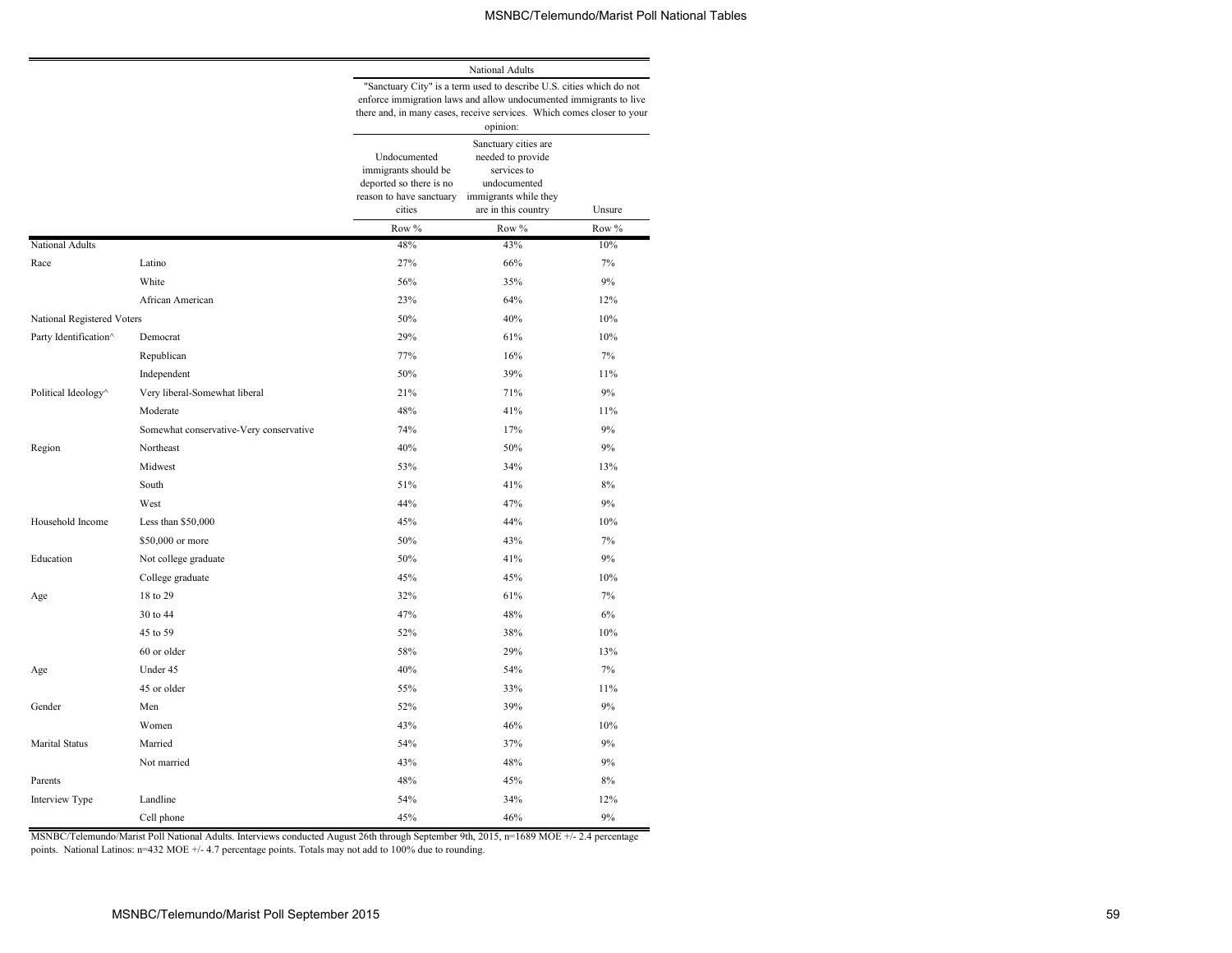National Latinos

|                                   |                         | "Sanctuary City" is a term used to describe U.S. cities which do not<br>enforce immigration laws and allow undocumented immigrants to live<br>there and, in many cases, receive services. Which comes closer to your<br>opinion: |                                                                                                                          |        |  |  |  |
|-----------------------------------|-------------------------|----------------------------------------------------------------------------------------------------------------------------------------------------------------------------------------------------------------------------------|--------------------------------------------------------------------------------------------------------------------------|--------|--|--|--|
|                                   |                         | Undocumented<br>immigrants should be<br>deported so there is no<br>reason to have sanctuary<br>cities                                                                                                                            | Sanctuary cities are<br>needed to provide<br>services to<br>undocumented<br>immigrants while they<br>are in this country | Unsure |  |  |  |
|                                   |                         | Row %                                                                                                                                                                                                                            | Row $\%$                                                                                                                 | Row %  |  |  |  |
| National Latinos                  |                         | 27%                                                                                                                                                                                                                              | 66%                                                                                                                      | 7%     |  |  |  |
| National Latino Registered Voters |                         | 36%                                                                                                                                                                                                                              | 58%                                                                                                                      | 6%     |  |  |  |
| Latinos                           | Born in the U.S.        | 37%                                                                                                                                                                                                                              | 57%                                                                                                                      | $5\%$  |  |  |  |
|                                   | Born in another country | 15%                                                                                                                                                                                                                              | 77%                                                                                                                      | 8%     |  |  |  |
| Household Income                  | Less than \$50,000      | 21%                                                                                                                                                                                                                              | 74%                                                                                                                      | 5%     |  |  |  |
|                                   | \$50,000 or more        | 43%                                                                                                                                                                                                                              | 51%                                                                                                                      | 6%     |  |  |  |
| Education                         | Not college graduate    | 23%                                                                                                                                                                                                                              | 70%                                                                                                                      | 7%     |  |  |  |
|                                   | College graduate        | 38%                                                                                                                                                                                                                              | 55%                                                                                                                      | 7%     |  |  |  |
| Age                               | Under 45                | 22%                                                                                                                                                                                                                              | 73%                                                                                                                      | $5\%$  |  |  |  |
|                                   | 45 or older             | 36%                                                                                                                                                                                                                              | 55%                                                                                                                      | 9%     |  |  |  |
| Age                               | 18 to 29                | 15%                                                                                                                                                                                                                              | 80%                                                                                                                      | 5%     |  |  |  |
|                                   | 30 to 44                | 29%                                                                                                                                                                                                                              | 67%                                                                                                                      | 4%     |  |  |  |
|                                   | 45 to 59                | 35%                                                                                                                                                                                                                              | 57%                                                                                                                      | $8\%$  |  |  |  |
|                                   | 60 or older             | 38%                                                                                                                                                                                                                              | 49%                                                                                                                      | 13%    |  |  |  |
| Gender                            | Men                     | 35%                                                                                                                                                                                                                              | 59%                                                                                                                      | 6%     |  |  |  |
|                                   | Women                   | 21%                                                                                                                                                                                                                              | 71%                                                                                                                      | 7%     |  |  |  |
| <b>Marital Status</b>             | Married                 | 36%                                                                                                                                                                                                                              | 57%                                                                                                                      | 7%     |  |  |  |
|                                   | Not married             | 21%                                                                                                                                                                                                                              | 73%                                                                                                                      | 6%     |  |  |  |
| Parents                           |                         | 28%                                                                                                                                                                                                                              | 64%                                                                                                                      | 8%     |  |  |  |
| Interview Type                    | Landline                | 36%                                                                                                                                                                                                                              | 56%                                                                                                                      | 8%     |  |  |  |
|                                   | Cell phone              | 25%                                                                                                                                                                                                                              | 69%                                                                                                                      | 6%     |  |  |  |

MSNBC/Telemundo/Marist Poll National Latinos. Interviews conducted August 26th through September 9th, 2015, n=432 MOE +/- 4.7 percentage points. Totals may not add to 100% due to rounding.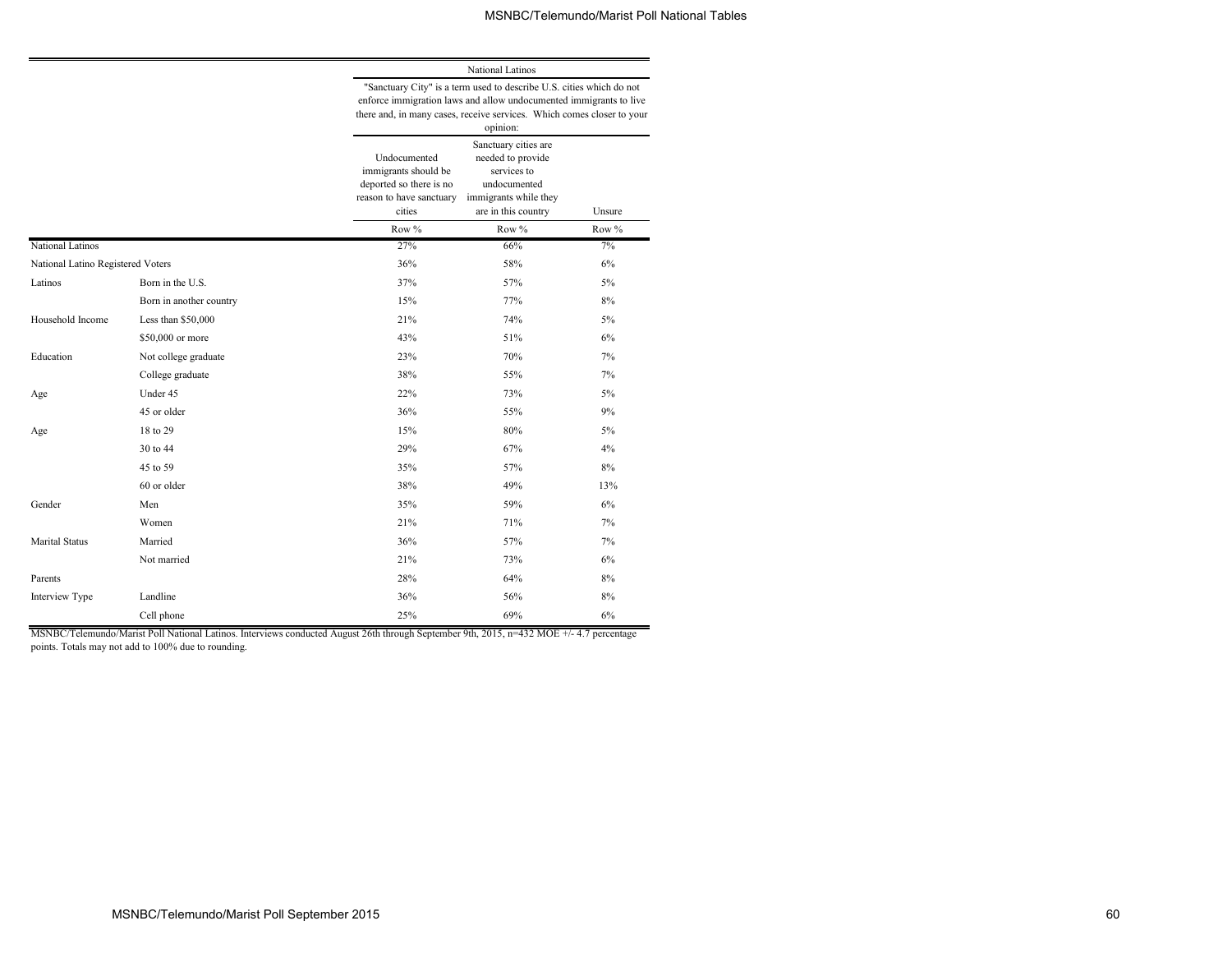|                            |                                         |                                                                                           | National Adults                                                        |                                |        |  |  |
|----------------------------|-----------------------------------------|-------------------------------------------------------------------------------------------|------------------------------------------------------------------------|--------------------------------|--------|--|--|
|                            |                                         | Thinking about the community where you live and work, do you think the local police treat | minorities more harshly, less harshly, or just as they do anyone else? |                                |        |  |  |
|                            |                                         | More harshly                                                                              | Less harshly                                                           | Just as they do<br>anyone else | Unsure |  |  |
|                            |                                         | Row %                                                                                     | Row %                                                                  | Row %                          | Row %  |  |  |
| National Adults            |                                         | 25%                                                                                       | 4%                                                                     | 64%                            | 6%     |  |  |
| Race                       | Latino                                  | 31%                                                                                       | 6%                                                                     | 58%                            | 5%     |  |  |
|                            | White                                   | 19%                                                                                       | 3%                                                                     | 71%                            | 7%     |  |  |
|                            | African American                        | 54%                                                                                       | 7%                                                                     | 32%                            | 7%     |  |  |
| National Registered Voters |                                         | 26%                                                                                       | 4%                                                                     | 65%                            | 6%     |  |  |
| Party Identification^      | Democrat                                | 42%                                                                                       | 4%                                                                     | 48%                            | 6%     |  |  |
|                            | Republican                              | 7%                                                                                        | 3%                                                                     | 85%                            | 4%     |  |  |
|                            | Independent                             | 24%                                                                                       | 4%                                                                     | 66%                            | 6%     |  |  |
| Political Ideology^        | Very liberal-Somewhat liberal           | 45%                                                                                       | 4%                                                                     | 45%                            | 6%     |  |  |
|                            | Moderate                                | 26%                                                                                       | 3%                                                                     | 65%                            | 6%     |  |  |
|                            | Somewhat conservative-Very conservative | 11%                                                                                       | 3%                                                                     | 79%                            | 6%     |  |  |
| Region                     | Northeast                               | 29%                                                                                       | 3%                                                                     | 63%                            | 5%     |  |  |
|                            | Midwest                                 | 25%                                                                                       | 5%                                                                     | 64%                            | 7%     |  |  |
|                            | South                                   | 23%                                                                                       | 3%                                                                     | 67%                            | 7%     |  |  |
|                            | West                                    | 27%                                                                                       | 6%                                                                     | 61%                            | 7%     |  |  |
| Household Income           | Less than $$50,000$                     | 26%                                                                                       | 4%                                                                     | 63%                            | 7%     |  |  |
|                            | \$50,000 or more                        | 26%                                                                                       | 4%                                                                     | 66%                            | 5%     |  |  |
| Education                  | Not college graduate                    | 24%                                                                                       | 5%                                                                     | 65%                            | 7%     |  |  |
|                            | College graduate                        | 28%                                                                                       | 3%                                                                     | 64%                            | 6%     |  |  |
| Age                        | 18 to 29                                | 35%                                                                                       | 4%                                                                     | 58%                            | 3%     |  |  |
|                            | 30 to 44                                | 24%                                                                                       | 3%                                                                     | 65%                            | 7%     |  |  |
|                            | 45 to 59                                | 25%                                                                                       | 3%                                                                     | 64%                            | 8%     |  |  |
|                            | 60 or older                             | 18%                                                                                       | 5%                                                                     | 69%                            | 7%     |  |  |
| Age                        | Under 45                                | 29%                                                                                       | 4%                                                                     | 62%                            | 5%     |  |  |
|                            | 45 or older                             | 22%                                                                                       | 4%                                                                     | 67%                            | 7%     |  |  |
| Gender                     | Men                                     | 25%                                                                                       | 5%                                                                     | 65%                            | 6%     |  |  |
|                            | Women                                   | 26%                                                                                       | 3%                                                                     | 64%                            | 7%     |  |  |
| <b>Marital Status</b>      | Married                                 | 21%                                                                                       | 4%                                                                     | 70%                            | 6%     |  |  |
|                            | Not married                             | 30%                                                                                       | 4%                                                                     | 59%                            | 7%     |  |  |
| Parents                    |                                         | 24%                                                                                       | 3%                                                                     | 70%                            | 3%     |  |  |
| Interview Type             | Landline                                | 22%                                                                                       | 4%                                                                     | 68%                            | 7%     |  |  |
|                            | Cell phone                              | 27%                                                                                       | 4%                                                                     | 63%                            | 6%     |  |  |

MSNBC/Telemundo/Marist Poll National Adults. Interviews conducted August 26th through September 9th, 2015, n=1689 MOE +/- 2.4 percentage points.

National Latinos: n=432 MOE +/- 4.7 percentage points. Totals may not add to 100% due to rounding.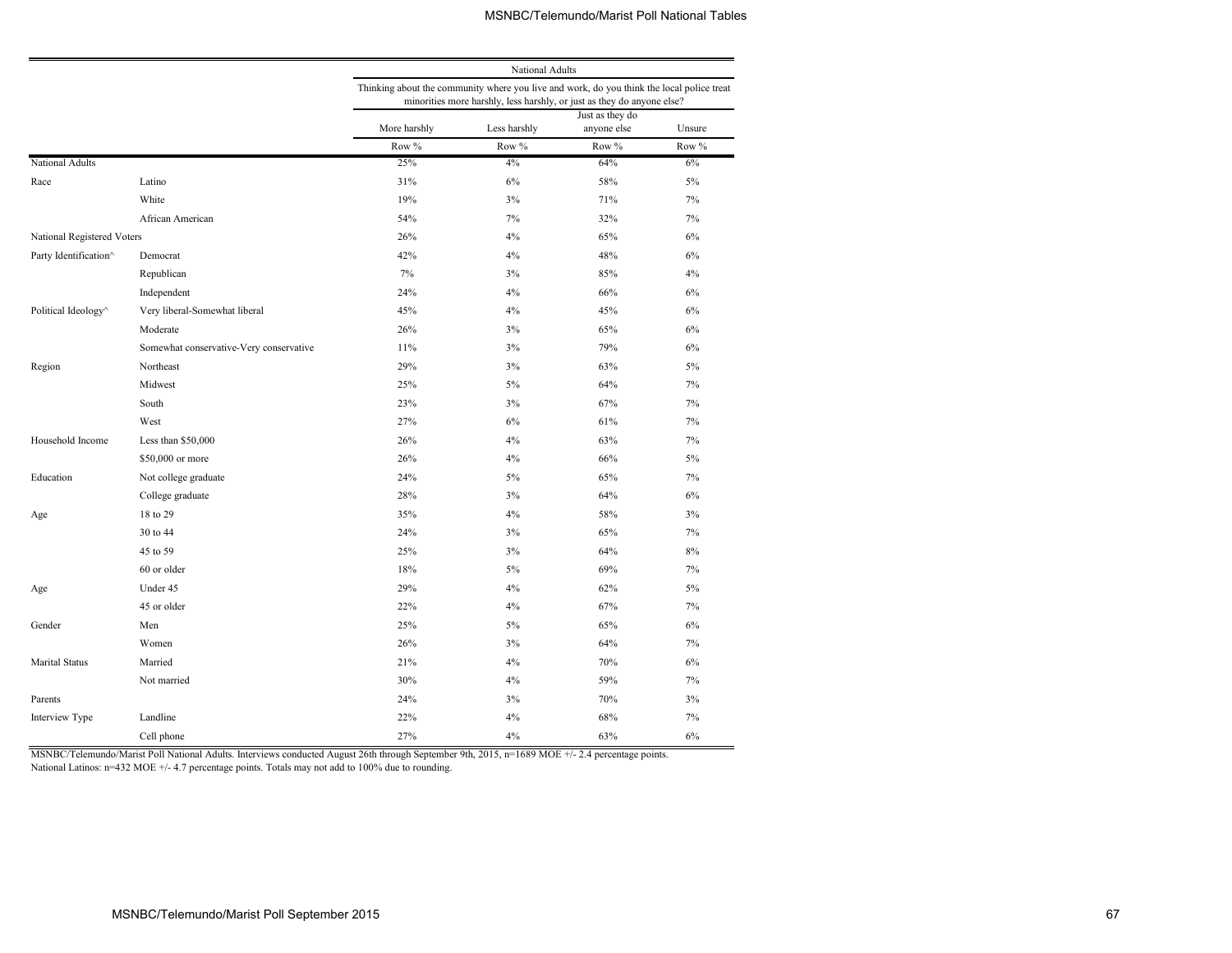|                                   |                         |                                                                                           | National Latinos                                                       |                                |        |
|-----------------------------------|-------------------------|-------------------------------------------------------------------------------------------|------------------------------------------------------------------------|--------------------------------|--------|
|                                   |                         | Thinking about the community where you live and work, do you think the local police treat |                                                                        |                                |        |
|                                   |                         |                                                                                           | minorities more harshly, less harshly, or just as they do anyone else? |                                |        |
|                                   |                         | More harshly                                                                              | Less harshly                                                           | Just as they do<br>anyone else | Unsure |
|                                   |                         | Row %                                                                                     |                                                                        |                                | Row %  |
|                                   |                         | 31%                                                                                       | Row %                                                                  | Row %                          |        |
| National Latinos                  |                         |                                                                                           | $6\%$                                                                  | 58%                            | $5\%$  |
| National Latino Registered Voters |                         | 37%                                                                                       | 4%                                                                     | 55%                            | 4%     |
| Latinos                           | Born in the U.S.        | 30%                                                                                       | 4%                                                                     | 62%                            | 4%     |
|                                   | Born in another country | 31%                                                                                       | 9%                                                                     | 53%                            | 7%     |
| Household Income                  | Less than \$50,000      | 31%                                                                                       | 8%                                                                     | 56%                            | 5%     |
|                                   | \$50,000 or more        | 30%                                                                                       | 4%                                                                     | 61%                            | 5%     |
| Education                         | Not college graduate    | 29%                                                                                       | 7%                                                                     | 59%                            | 5%     |
|                                   | College graduate        | 34%                                                                                       | 3%                                                                     | 56%                            | 7%     |
| Age                               | Under 45                | 28%                                                                                       | 5%                                                                     | 61%                            | 6%     |
|                                   | 45 or older             | 37%                                                                                       | $8\%$                                                                  | 52%                            | 4%     |
| Age                               | 18 to 29                | 28%                                                                                       | 6%                                                                     | 61%                            | 5%     |
|                                   | 30 to 44                | 29%                                                                                       | 4%                                                                     | 61%                            | 6%     |
|                                   | 45 to 59                | 38%                                                                                       | $8\%$                                                                  | 49%                            | 4%     |
|                                   | 60 or older             | 33%                                                                                       | 7%                                                                     | 57%                            | 3%     |
| Gender                            | Men                     | 29%                                                                                       | 7%                                                                     | 58%                            | 6%     |
|                                   | Women                   | 32%                                                                                       | 6%                                                                     | 57%                            | 5%     |
| <b>Marital Status</b>             | Married                 | 29%                                                                                       | 7%                                                                     | 60%                            | 3%     |
|                                   | Not married             | 32%                                                                                       | 6%                                                                     | 55%                            | 7%     |
| Parents                           |                         | 35%                                                                                       | 5%                                                                     | 55%                            | 4%     |
| Interview Type                    | Landline                | 27%                                                                                       | 5%                                                                     | 63%                            | 5%     |
|                                   | Cell phone              | 32%                                                                                       | 6%                                                                     | 56%                            | 6%     |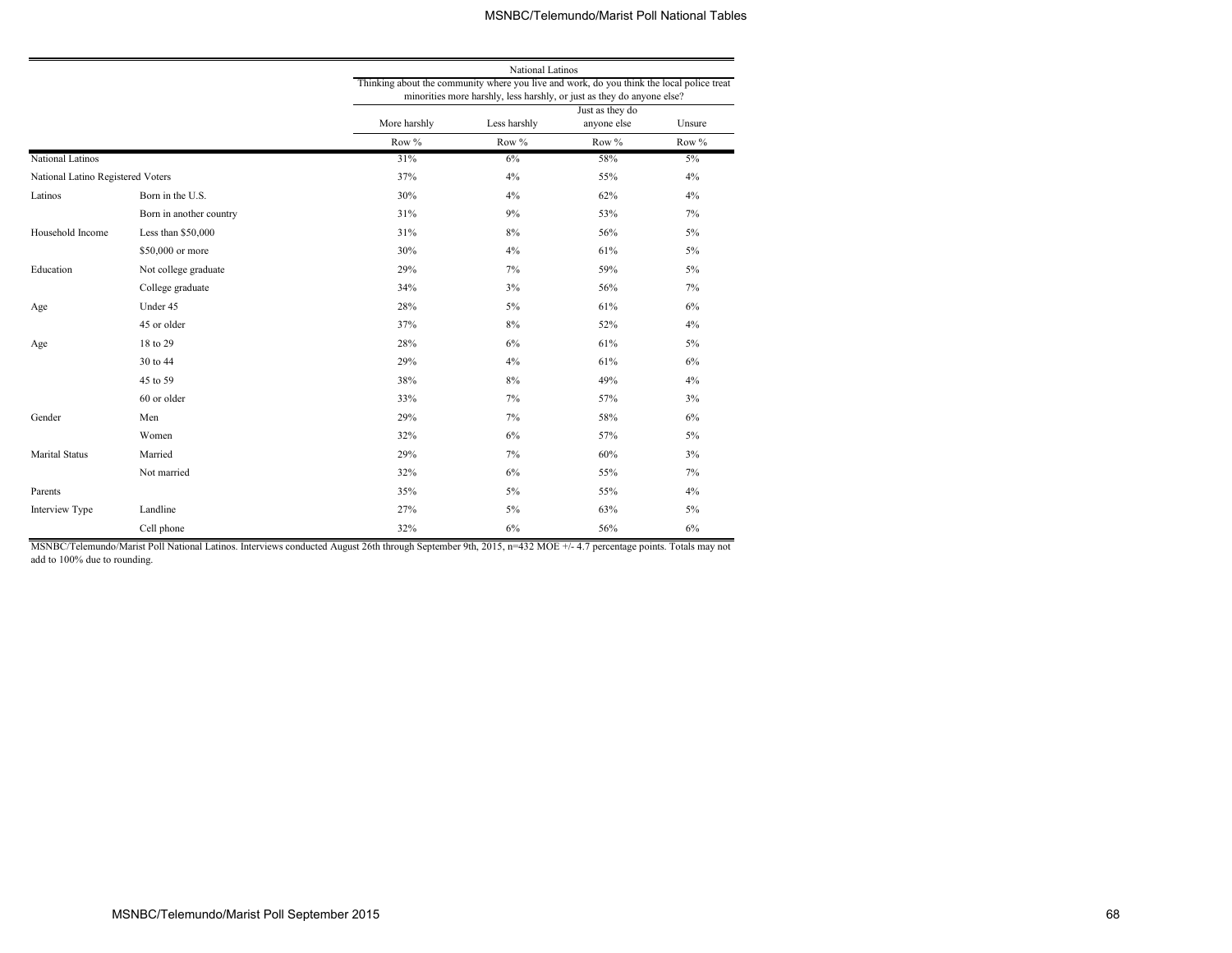|                            |                                         |               |                                                                                                                                                        |         | National Adults                    |               |                |        |
|----------------------------|-----------------------------------------|---------------|--------------------------------------------------------------------------------------------------------------------------------------------------------|---------|------------------------------------|---------------|----------------|--------|
|                            |                                         |               | Would you rate your feelings toward Black Lives Matter as very positive, somewhat positive, neutral, somewhat negative, or very negative. If you don't |         |                                    |               |                |        |
|                            |                                         |               |                                                                                                                                                        |         | know the name, please just say so. |               | Don't know the |        |
|                            |                                         | Very positive | Somewhat positive                                                                                                                                      | Neutral | Somewhat negative                  | Very negative | name           | Unsure |
|                            |                                         | Row %         | Row %                                                                                                                                                  | Row %   | Row %                              | Row %         | Row %          | Row %  |
| National Adults            |                                         | 21%           | 16%                                                                                                                                                    | 19%     | 9%                                 | 16%           | 16%            | $2\%$  |
| Race                       | Latino                                  | 19%           | 13%                                                                                                                                                    | 18%     | 6%                                 | 6%            | 35%            | 3%     |
|                            | White                                   | 17%           | 16%                                                                                                                                                    | 20%     | 12%                                | 21%           | 12%            | 2%     |
|                            | African American                        | 49%           | 16%                                                                                                                                                    | 13%     | 3%                                 | 3%            | 15%            | $1\%$  |
| National Registered Voters |                                         | 22%           | 16%                                                                                                                                                    | 19%     | 10%                                | 18%           | 12%            | $2\%$  |
| Party Identification^      | Democrat                                | 34%           | 21%                                                                                                                                                    | 19%     | 5%                                 | 6%            | 12%            | $2\%$  |
|                            | Republican                              | 11%           | 12%                                                                                                                                                    | 21%     | 10%                                | 33%           | 11%            | $2\%$  |
|                            | Independent                             | 19%           | 16%                                                                                                                                                    | 18%     | 15%                                | 17%           | 14%            | $2\%$  |
| Political Ideology^        | Very liberal-Somewhat liberal           | 39%           | 20%                                                                                                                                                    | 18%     | 7%                                 | 4%            | $9\%$          | 3%     |
|                            | Moderate                                | 20%           | 19%                                                                                                                                                    | 20%     | 11%                                | 16%           | 13%            | 2%     |
|                            | Somewhat conservative-Very conservative | 11%           | 12%                                                                                                                                                    | 20%     | 12%                                | 30%           | 14%            | $2\%$  |
| Region                     | Northeast                               | 23%           | 19%                                                                                                                                                    | 21%     | $9\%$                              | $9\%$         | 17%            | $2\%$  |
|                            | Midwest                                 | 20%           | 15%                                                                                                                                                    | 20%     | 11%                                | 17%           | 13%            | 4%     |
|                            | South                                   | 21%           | 14%                                                                                                                                                    | 19%     | 9%                                 | 20%           | 15%            | $2\%$  |
|                            | West                                    | 21%           | 16%                                                                                                                                                    | 18%     | 9%                                 | 15%           | 19%            | 2%     |
| Household Income           | Less than \$50,000                      | 26%           | 14%                                                                                                                                                    | 17%     | 6%                                 | 12%           | 23%            | $2\%$  |
|                            | \$50,000 or more                        | 18%           | 17%                                                                                                                                                    | 22%     | 12%                                | 20%           | 8%             | $3\%$  |
| Education                  | Not college graduate                    | 23%           | 13%                                                                                                                                                    | 17%     | 7%                                 | 17%           | 21%            | 3%     |
|                            | College graduate                        | 20%           | 19%                                                                                                                                                    | 22%     | 12%                                | 16%           | $9\%$          | $1\%$  |
| Age                        | 18 to 29                                | 26%           | 18%                                                                                                                                                    | 19%     | 11%                                | 10%           | 14%            | $2\%$  |
|                            | 30 to 44                                | 22%           | 13%                                                                                                                                                    | 22%     | 10%                                | 15%           | 15%            | 4%     |
|                            | 45 to 59                                | 19%           | 13%                                                                                                                                                    | 19%     | 7%                                 | 19%           | 19%            | $2\%$  |
|                            | 60 or older                             | 20%           | 17%                                                                                                                                                    | 15%     | 10%                                | 19%           | 15%            | $2\%$  |
| Age                        | Under 45                                | 24%           | 15%                                                                                                                                                    | 21%     | 10%                                | 13%           | 15%            | 3%     |
|                            | 45 or older                             | 20%           | 15%                                                                                                                                                    | 18%     | $9\%$                              | 19%           | 17%            | $2\%$  |
| Gender                     | Men                                     | 18%           | 15%                                                                                                                                                    | 19%     | 12%                                | 21%           | 15%            | $2\%$  |
|                            | Women                                   | 25%           | 16%                                                                                                                                                    | 19%     | 7%                                 | 12%           | 17%            | 3%     |
| <b>Marital Status</b>      | Married                                 | 18%           | 15%                                                                                                                                                    | 19%     | 12%                                | 20%           | 13%            | 2%     |
|                            | Not married                             | 24%           | 16%                                                                                                                                                    | 18%     | 7%                                 | 13%           | 19%            | $2\%$  |
| Parents                    |                                         | 20%           | 11%                                                                                                                                                    | 23%     | 9%                                 | $18\%$        | 17%            | 2%     |
| Interview Type             | Landline                                | 19%           | 16%                                                                                                                                                    | 17%     | 10%                                | 20%           | 15%            | 3%     |
|                            | Cell phone                              | 22%           | 15%                                                                                                                                                    | 20%     | 9%                                 | 15%           | 16%            | $2\%$  |

MSNBC/Telemundo/Marist Poll National Adults. Interviews conducted August 26th through September 9th, 2015, n=1689 MOE +/- 2.4 percentage points. National Latinos: n=432 MOE +/- 4.7 percentage points. Totals may not add to 100% due to rounding.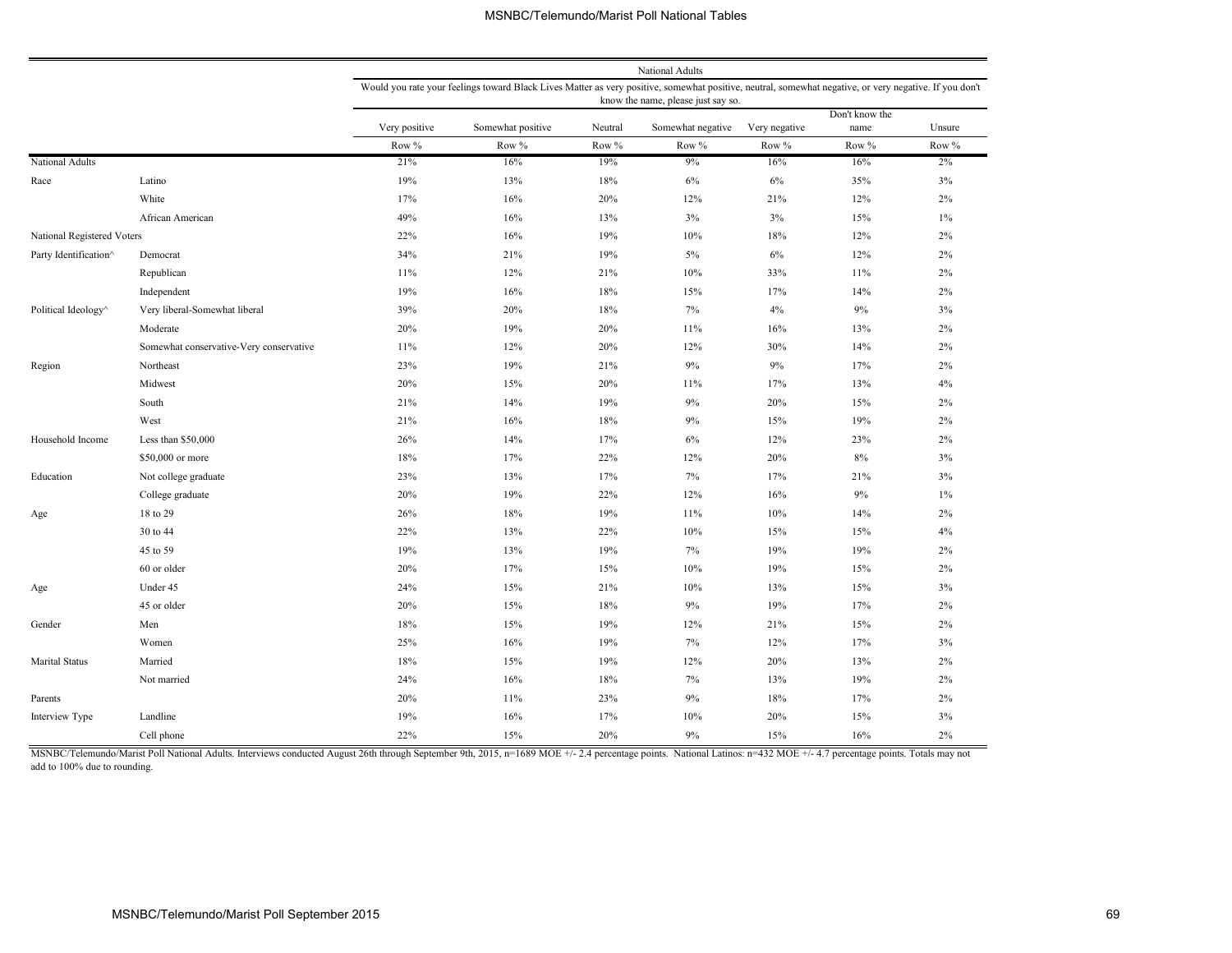|                                   |                         |               |                                                                                                                                                        |         | National Latinos                   |               |                        |        |
|-----------------------------------|-------------------------|---------------|--------------------------------------------------------------------------------------------------------------------------------------------------------|---------|------------------------------------|---------------|------------------------|--------|
|                                   |                         |               | Would you rate your feelings toward Black Lives Matter as very positive, somewhat positive, neutral, somewhat negative, or very negative. If you don't |         | know the name, please just say so. |               |                        |        |
|                                   |                         | Very positive | Somewhat positive                                                                                                                                      | Neutral | Somewhat negative                  | Very negative | Don't know the<br>name | Unsure |
|                                   |                         | Row %         | Row %                                                                                                                                                  | Row %   | Row %                              | Row %         | Row %                  | Row %  |
| National Latinos                  |                         | 19%           | 13%                                                                                                                                                    | 18%     | 6%                                 | 6%            | 35%                    | 3%     |
| National Latino Registered Voters |                         | 21%           | 16%                                                                                                                                                    | 21%     | 6%                                 | 8%            | 24%                    | 3%     |
| Latinos                           | Born in the U.S.        | 23%           | 18%                                                                                                                                                    | 22%     | 9%                                 | 9%            | 16%                    | 2%     |
|                                   | Born in another country | 14%           | 7%                                                                                                                                                     | 12%     | 3%                                 | 2%            | 59%                    | 3%     |
| Household Income                  | Less than \$50,000      | 20%           | 11%                                                                                                                                                    | 16%     | 4%                                 | 4%            | 43%                    | 2%     |
|                                   | \$50,000 or more        | 19%           | 16%                                                                                                                                                    | 22%     | 10%                                | 9%            | 21%                    | 3%     |
| Education                         | Not college graduate    | 19%           | 14%                                                                                                                                                    | 17%     | 4%                                 | $5\%$         | 39%                    | $1\%$  |
|                                   | College graduate        | 19%           | 12%                                                                                                                                                    | 20%     | 11%                                | 7%            | 26%                    | $5\%$  |
| Age                               | Under 45                | 21%           | 15%                                                                                                                                                    | 19%     | $5\%$                              | 4%            | 33%                    | 3%     |
|                                   | 45 or older             | 15%           | 10%                                                                                                                                                    | 15%     | 7%                                 | 10%           | 41%                    | $1\%$  |
| Age                               | 18 to 29                | 28%           | 19%                                                                                                                                                    | 19%     | 7%                                 | $5\%$         | 21%                    | $1\%$  |
|                                   | 30 to 44                | 16%           | 11%                                                                                                                                                    | 19%     | 4%                                 | 2%            | 43%                    | $5\%$  |
|                                   | 45 to 59                | 18%           | 10%                                                                                                                                                    | 17%     | 6%                                 | 10%           | 37%                    | $1\%$  |
|                                   | 60 or older             | 9%            | 10%                                                                                                                                                    | 12%     | 9%                                 | 9%            | 50%                    | 2%     |
| Gender                            | Men                     | 18%           | 14%                                                                                                                                                    | 16%     | 7%                                 | 8%            | 35%                    | 2%     |
|                                   | Women                   | 21%           | 13%                                                                                                                                                    | 19%     | $5\%$                              | 4%            | 36%                    | 3%     |
| <b>Marital Status</b>             | Married                 | 17%           | 11%                                                                                                                                                    | 16%     | 9%                                 | 7%            | 38%                    | 3%     |
|                                   | Not married             | 22%           | 15%                                                                                                                                                    | 18%     | 4%                                 | $5\%$         | 34%                    | 2%     |
| Parents                           |                         | 17%           | 11%                                                                                                                                                    | 14%     | $5\%$                              | $6\%$         | 45%                    | $1\%$  |
| Interview Type                    | Landline                | 24%           | 8%                                                                                                                                                     | 17%     | $6\%$                              | 8%            | 34%                    | 3%     |
|                                   | Cell phone              | 18%           | 15%                                                                                                                                                    | 18%     | 6%                                 | $5\%$         | 36%                    | 2%     |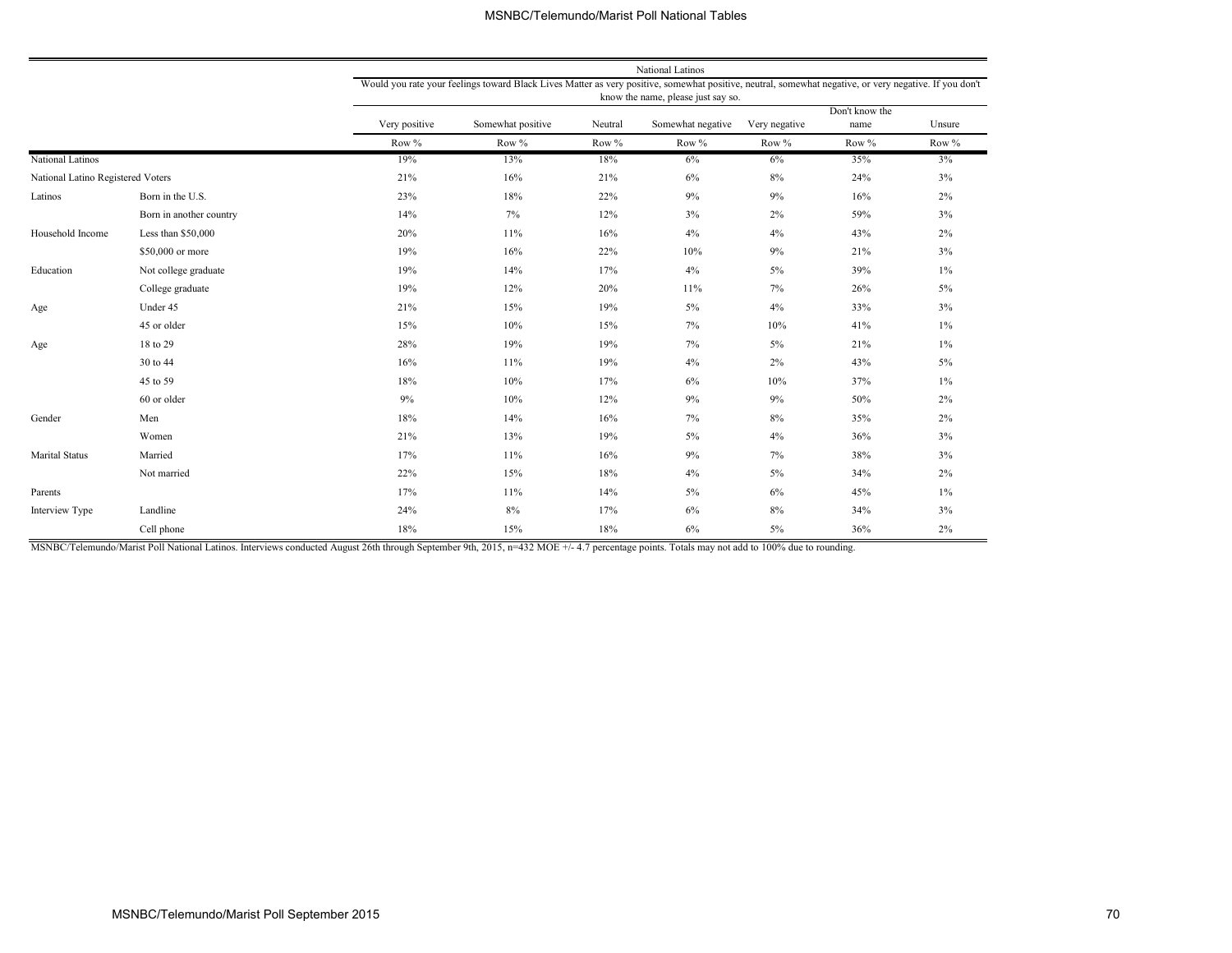|                            |                                         |               |                                                                                                                                                        |         | National Adults               |               |                |        |
|----------------------------|-----------------------------------------|---------------|--------------------------------------------------------------------------------------------------------------------------------------------------------|---------|-------------------------------|---------------|----------------|--------|
|                            |                                         |               | Would you rate your feelings toward The Tea Party as very positive, somewhat positive, neutral, somewhat negative, or very negative. If you don't know |         |                               |               |                |        |
|                            |                                         |               |                                                                                                                                                        |         | the name, please just say so. |               | Don't know the |        |
|                            |                                         | Very positive | Somewhat positive                                                                                                                                      | Neutral | Somewhat negative             | Very negative | name           | Unsure |
|                            |                                         | Row $\%$      | Row %                                                                                                                                                  | Row %   | Row %                         | Row %         | Row %          | Row %  |
| National Adults            |                                         | 9%            | 16%                                                                                                                                                    | 25%     | 14%                           | 22%           | 12%            | 3%     |
| Race                       | Latino                                  | 6%            | 13%                                                                                                                                                    | 28%     | 8%                            | 10%           | 31%            | 3%     |
|                            | White                                   | 10%           | 18%                                                                                                                                                    | 25%     | 15%                           | 24%           | 7%             | 2%     |
|                            | African American                        | 6%            | 15%                                                                                                                                                    | 23%     | 14%                           | 24%           | 17%            | $1\%$  |
| National Registered Voters |                                         | 10%           | 17%                                                                                                                                                    | 23%     | 15%                           | 24%           | $9\%$          | 2%     |
| Party Identification^      | Democrat                                | 2%            | 9%                                                                                                                                                     | 17%     | 16%                           | 44%           | 11%            | 2%     |
|                            | Republican                              | 21%           | 31%                                                                                                                                                    | 26%     | 11%                           | 5%            | 4%             | 2%     |
|                            | Independent                             | 8%            | 16%                                                                                                                                                    | 26%     | 17%                           | 22%           | 10%            | 2%     |
| Political Ideology^        | Very liberal-Somewhat liberal           | 3%            | 6%                                                                                                                                                     | 12%     | 14%                           | 55%           | 7%             | 2%     |
|                            | Moderate                                | 3%            | 12%                                                                                                                                                    | 30%     | 22%                           | 22%           | 9%             | 2%     |
|                            | Somewhat conservative-Very conservative | 20%           | 30%                                                                                                                                                    | 25%     | 10%                           | 4%            | 8%             | 2%     |
| Region                     | Northeast                               | 7%            | 14%                                                                                                                                                    | 24%     | 15%                           | 26%           | 12%            | 2%     |
|                            | Midwest                                 | $8\%$         | 18%                                                                                                                                                    | 22%     | 16%                           | 23%           | 10%            | 3%     |
|                            | South                                   | 11%           | 19%                                                                                                                                                    | 25%     | 12%                           | 18%           | 12%            | 3%     |
|                            | West                                    | $7\%$         | 13%                                                                                                                                                    | 26%     | 14%                           | 23%           | 15%            | 3%     |
| Household Income           | Less than $$50,000$                     | 9%            | 16%                                                                                                                                                    | 26%     | 11%                           | 14%           | 20%            | 4%     |
|                            | \$50,000 or more                        | 9%            | 17%                                                                                                                                                    | 23%     | 16%                           | 29%           | 4%             | 2%     |
| Education                  | Not college graduate                    | 11%           | 18%                                                                                                                                                    | 27%     | 11%                           | 13%           | 17%            | 3%     |
|                            | College graduate                        | $6\%$         | 15%                                                                                                                                                    | 21%     | 18%                           | 34%           | 5%             | $1\%$  |
| Age                        | 18 to 29                                | 6%            | 14%                                                                                                                                                    | 34%     | 12%                           | 17%           | 16%            | 2%     |
|                            | 30 to 44                                | 10%           | 17%                                                                                                                                                    | 23%     | 15%                           | 22%           | 9%             | 4%     |
|                            | 45 to 59                                | 9%            | 19%                                                                                                                                                    | 22%     | 13%                           | 22%           | 13%            | 2%     |
|                            | 60 or older                             | 9%            | 15%                                                                                                                                                    | 19%     | 16%                           | 28%           | 10%            | 2%     |
| Age                        | Under 45                                | $8\%$         | 16%                                                                                                                                                    | 28%     | 13%                           | 20%           | 13%            | 3%     |
|                            | 45 or older                             | 9%            | 17%                                                                                                                                                    | 21%     | 14%                           | 25%           | 12%            | 2%     |
| Gender                     | Men                                     | 12%           | 18%                                                                                                                                                    | 25%     | 12%                           | 22%           | 9%             | 2%     |
|                            | Women                                   | 6%            | 15%                                                                                                                                                    | 24%     | 15%                           | 22%           | 15%            | 3%     |
| Marital Status             | Married                                 | 10%           | 17%                                                                                                                                                    | 25%     | 14%                           | 24%           | $8\%$          | 2%     |
|                            | Not married                             | 7%            | 17%                                                                                                                                                    | 25%     | 13%                           | 20%           | 16%            | 3%     |
| Parents                    |                                         | 9%            | 18%                                                                                                                                                    | 26%     | 15%                           | 19%           | 12%            | 2%     |
| Interview Type             | Landline                                | 7%            | 18%                                                                                                                                                    | 23%     | 14%                           | 25%           | 10%            | 2%     |
|                            | Cell phone                              | 10%           | 16%                                                                                                                                                    | 25%     | 14%                           | 20%           | 13%            | 3%     |

MSNBC/Telemundo/Marist Poll National Adults. Interviews conducted August 26th through September 9th, 2015, n=1689 MOE +/- 2.4 percentage points. National Latinos: n=432 MOE +/- 4.7 percentage points. Totals may not add to 100% due to rounding.